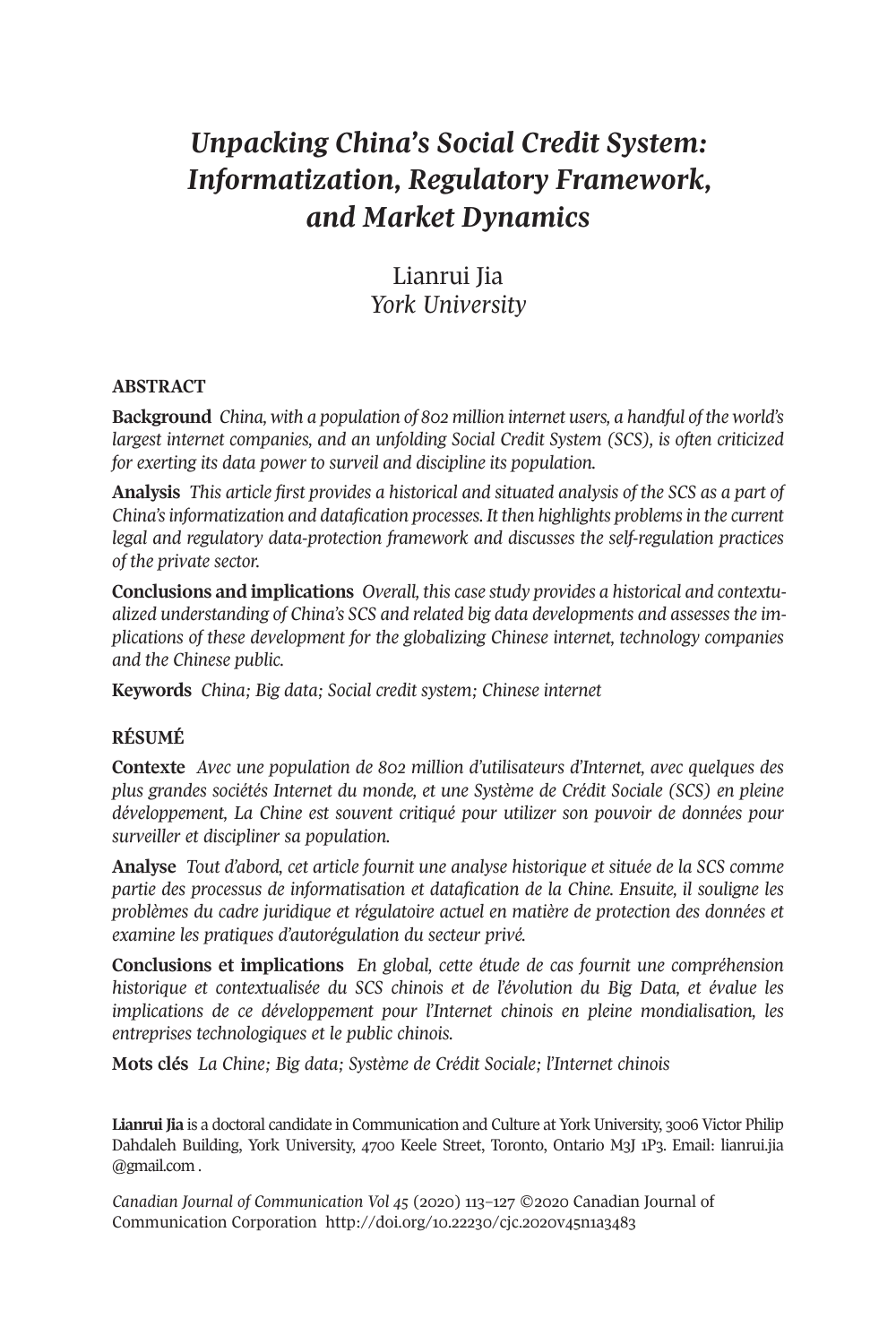#### **Introduction**

The quick rate of China's internet development has simultaneously impressed the world and alerted it to China's data power (see, for example, Mistreanu, 2018). With the firstinternet connection established in 1987, China's internet growth has been substantial: China now has an internet population of 802 million and a penetration rate of 57.7 percent (CNNIC, 2018). The sheer size of the online population and its computational power make it a lucrative market and a business destination, but it has also become a place with a treasure trove of data—data of geopolitical and economic importance. With the convenience of each mobile phone as tracker, sensor, and surveyor, Chinese society is quickly being datafied at the behest of state and corporate interests. This article focuses on one of the most significant moves toward the national deployment of big data in China: the Social Credit System (SCS). It asks three key questions: What is the developmental trajectory and historical context of China's SCS? What is the legal and institutional framework that guides and supervises these big data developments? What are the social implications ofthis technical assemblage within the current context of Chinese commercial internet development? Using political economy as the underlying theoretical framework of analysis, this article contributes to a historically informed understanding of China's SCS, focusing on the articulation and arrangements of power between the Chinese government, emerging commercial internet companies, and society.

#### **Social Credit System**

Instituted in 2014 by the State Council in the Plan for the Construction of the Social Credit System (SCS) (State Council, 2014), China's SCS is a national project that sets a comprehensive outline for the establishment of data infrastructure for credit scoring. To be completed by year 2020, the SCS also offers a reward and punishment system in all areas of social life and for all walks of life, including government affairs, judicial affairs, and social activities (Meissner, 2017). The meaning of "credit" in the SCS is expansive, including both financial credit and trustworthiness defined in the 2007 State Council's Guiding Opinions Concerning the Constructions of a Social Credit System, to trust and honest conduct in the Planning Outline for the Construction of a Social Credit System in 2014 (Creemers, 2018; Liang, Das, Kostyuk, & Hussian, 2018). The blueprint of the 2014 SCS projects a nationwide system, a major upgrade in scope and scale from various existing municipal- or city-level social credit system pilots, such as Honest Shanghai and Honest Hangzhou, to realize the goal of social management (Creemers, 2018) and steering social behaviour changes (Kostka, 2019). The Social Credit System also includes various reward and punishment schemes (e.g., the creation of red and blacklist), with the goal to solve the deep-seated problems that plague China's legal reform—ensuring effective legal and regulatory implementation, enforcement, and compliance for issues such as food safety and environmental regulation (Creemers, 2018; Kostka, 2019).

Given the unprecedented scope and scale of the SCS, a slew of academic studies have examined the nuts and bolts of the system. Legal scholar Xin Dai (2018) considers the SCS to be part of a larger transformation toward the reputation state, where reputation-based decision-making creates behavioural incentives for social actors of a par-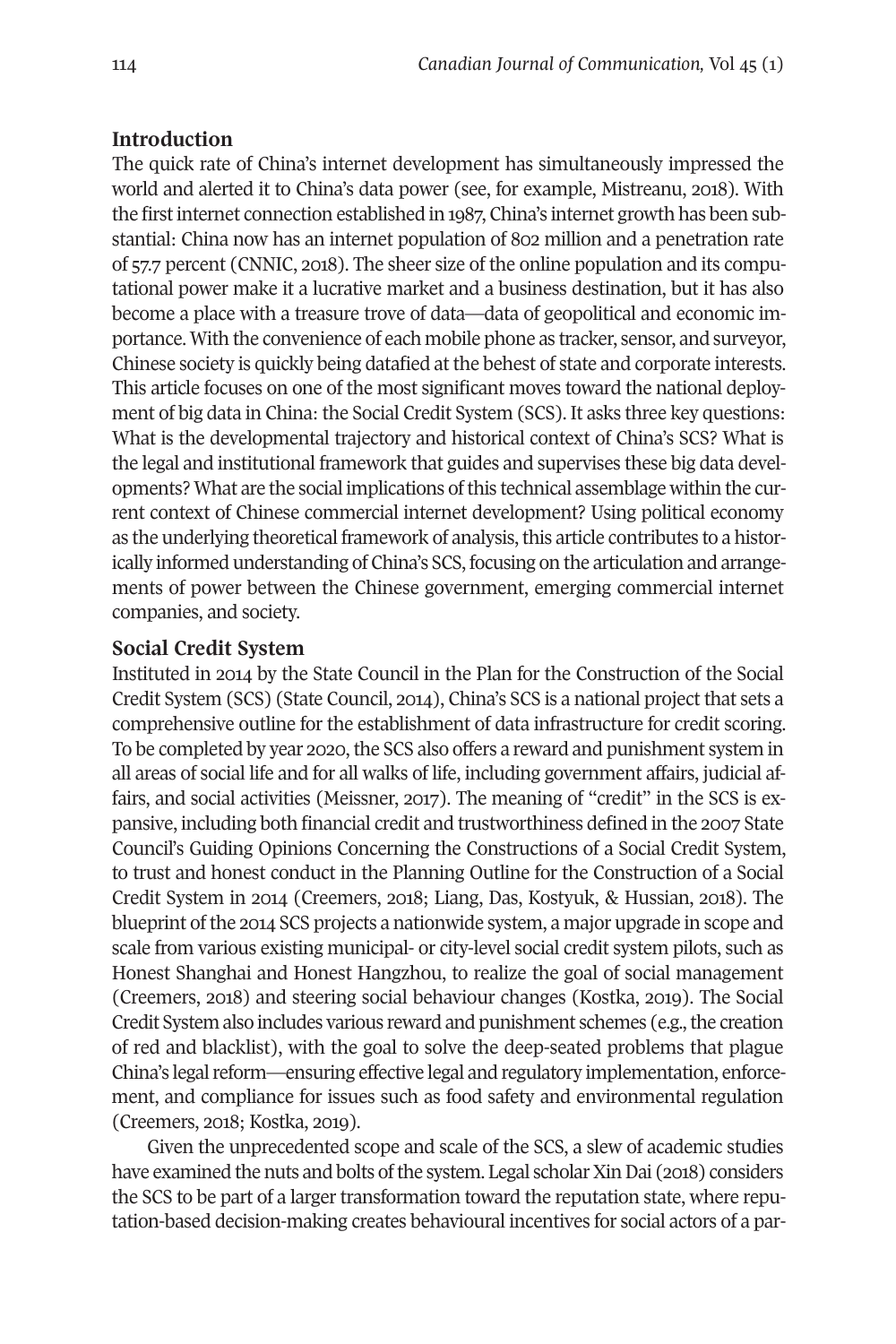ticular group. While others see China's SCS as the epitome of data-driven governance, which harnesses surveillance as a tool to shape and create social worlds (Backer, 2018). Compared to the "scored society" conceptualized by Danielle Citron and Frank Pasquale (2014), where the pervasive use of predictive algorithms is deployed to mine personal information to make guesses about individual's likely actions and risks, the SCS engages government as well as private actors, not so much for risk reduction but to engage social engineering for the purpose of social governance and management in sync with China's deepening market reform (State Council, 2014). As China lacks a well-established credit rating and credit card industry (Xu, Tang, & Guttman, 2019), the demand for a credit system dated back to malicious accounting and loan-lending activities that prevailed during the market reform era of the 1990s (Liang et al., 2018). Overall, the significance of the current SCS construct, as Fan and his colleagues argue (2018), goes beyond the monitoring of the day-to-day activities of average citizens to the buildup of a nationwide surveillance infrastructure that upgrades the government's ability to surveil all facets of society and normalizes a broader culture of surveillance via the "infrastructurization" (p. 17) of platforms.

Contrary to many dystopic depictions of the SCS, research study finds, through a large-scale survey, that there is a very high level of public support for the SCS and virtually no disapproval, in particular among the better-educated andwealthier population and those who receive the actual reward benefit (Kostka, 2019). Public support for local government SCS pilots is high (Kostka, 2019), which complements previous studies on public concerns over commercial credit systems such as Sesame Credit, where users expressed a lack of understanding of how the black box worked (Ahmed, 2017b).

These studies shed light on the inner workings of the unfolding SCS, its historical origins (Liang et al., 2018), potential obstacles forimplementation (Dai, 2018; Liang et al., 2018), and the implications it may have for existing laws and regulations and society writ large (Backer, 2018; Creemers, 2018). Although the SCS sets out ambitious plans, scholars are cautious in projecting its actual implementation.Implementation requires expansive institutional support, cultural legitimation, and legal safeguards. Current ongoing SCS experiments are taking shape in various parts of China in accordance with specific socio-technical conditions. In Rongcheng, for example, a city at the forefront of China's SCS movement, the maintenance and operation of the system hinges upon a group of 10 information gatherers; they use piles of paper and pens to record every instance of voluntary work and every donation fellow residents give to the community, in order to account for the rewards and punishment they should receive (Gan, 2019). In 2017, China's Supreme People's Court reported 6.15 million Chinese citizens had been banned from taking flights for social misdeeds (Reuters, 2018a). By the end of 2018, Chinese courts banned would-be travellers from buying flights 17.5 million times (Kuo, 2019). In no small way, the governance power of SCS is real and looming. Beyond impacts felt by the individual, the SCS also serves a larger purpose in transforming how the state governs and makes policy decisions, which draws historical parallels to theGolden Projects that were instituted in China in the 1990s. The next section traces the connections and distinctions between these two projects to contextualize the significance of the SCS.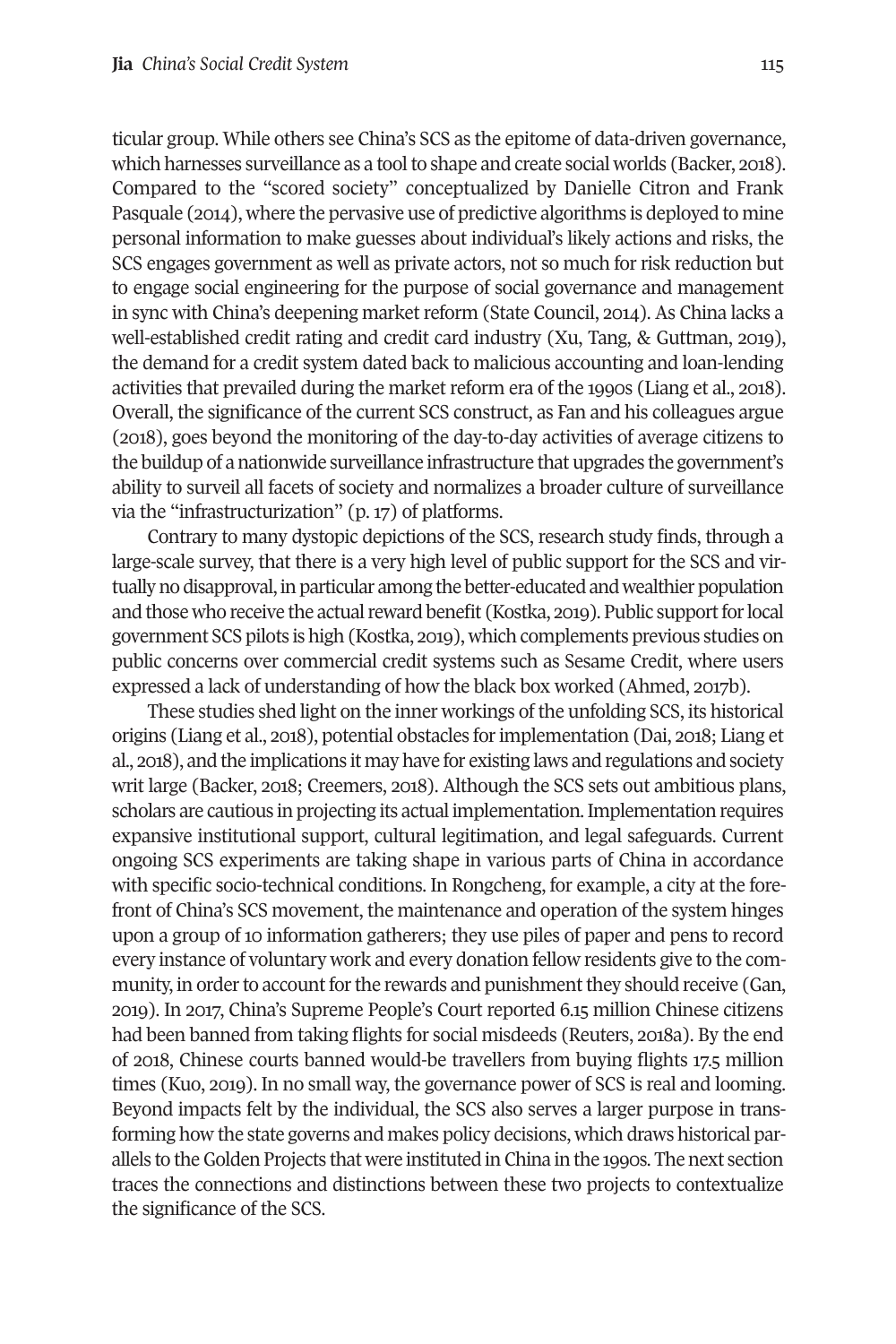# **China's informatization: From Golden Projects to the Social Credit System**

Chinese big data development can be regarded as the latest iteration of the state's informatization strategy, which was adopted in the 1980s to build an "information society" (Jiang & Fu, 2018). In the late 1970s, China embarked on informatization as part of the national strategy to modernize and achieve the transition from an agricultural, central planning society to an industrial society with a socialist market economy.Under the banner of informatization, the Chinese government supported the research and development of new technologies with the hope of leapfrogging development into a post-industrial economy, following Alvin Toffler's (1980) prophecy in *The Third Wave*. Within the past three decades, China not only rapidly wired the country and reformed its telecommunication industry (Harwit, 2008), it also successfully fostered and assembled a team of commercially successful national champions (e.g., Huawei, Lenovo, and ZTE) (Eaton, 2015). Furthermore, a series of e-government initiatives called Golden Projects was put in place to spearhead the informatization of government administration and management. Table 1 lists the key components of the Golden Projects. The first twelve were pilot projects led to the construction of the infrastructure for China's e-government procedures, as stipulated by *State Council Document No. 17* in 2002 (Liang, 2006). Most of these projects operated on the e-government internal network, directly linking to main databases.

The Golden Projects were implemented to achieve three main objectives: to strengthen government supervision and efficiency, to safeguard government revenue and rationalize government spending, and to ensure basic order in the national economy and social development (Liang, 2006). Probably one of the most notorious projects was the Golden Shield Project, later known as the Great Firewall, developed by the Ministry of Public Security with help from companies such as Nortel, Sun Microsystems, and Cisco.Aproject called theGolden Card Project, personally initiated by then-President Jiang Zemin, promoted the usage of credit and cash cards; it also prompted the inter-linking of automated teller machines (ATMs) between five major Chinese banks: Industrial Bank, Agricultural Bank, Bank of China, Construction Bank, and Communications Bank (Dai, 2000).

|                | Project title                  | <b>Project description</b>                                                                                         |  |
|----------------|--------------------------------|--------------------------------------------------------------------------------------------------------------------|--|
|                | Golden Bridge                  | Building an information superhighway to promote commercial internet<br>service                                     |  |
| $\mathfrak{p}$ | Golden Custom<br>(Golden Gate) | Project linking customs points through national electronic data exchange<br>for foreign trades                     |  |
| 3              | Golden Card                    | Promoting the use of electronic currencies, credit card, and radio-fre-<br>quency identification (RFID) technology |  |
| 4              | Golden Tax                     | Using information technology to crack down on tax evasion                                                          |  |

#### **Table 1: Golden Projects overview**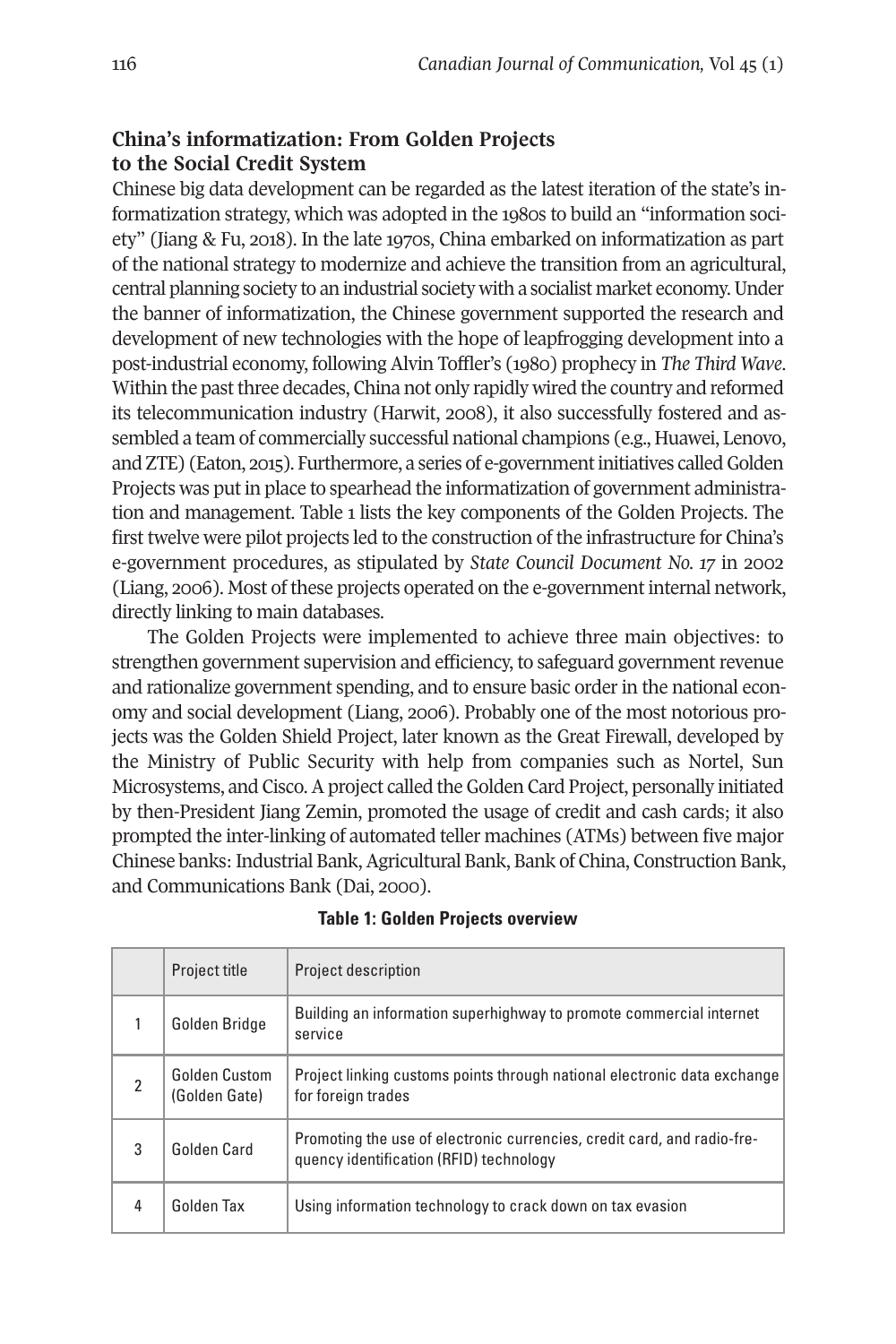|                 | Project title             | <b>Project description</b>                                                                                             |  |
|-----------------|---------------------------|------------------------------------------------------------------------------------------------------------------------|--|
| 5               | Golden Finance            | Establishing a clearing house for financial management                                                                 |  |
| $6\overline{6}$ | Golden Audit              | Establishing a centrally organized electronic auditing system for govern-<br>ment entities                             |  |
| 7               | Golden Social<br>Security | Unified national information system for labour protection and social<br>security                                       |  |
| 8               | <b>Golden Quality</b>     | Building a standardized national network for quality supervision                                                       |  |
| 9               | Golden Marco              | Macroeconomic management information system                                                                            |  |
| 10              | Golden<br>Agriculture     | Information exchange network for agriculture production, market supervi-<br>sion, and an animal disease-warning system |  |
| 11              | <b>Golden Water</b>       | Basic infrastructures for data-sharing for water conservancy                                                           |  |
| 12              | Golden Shield             | National public security work information project                                                                      |  |
| 13              | Golden Travel             | Establish an information network and management system to oversee<br>tourism services                                  |  |
| 14              | Golden Hygiene            | Medical information network                                                                                            |  |
| 15              | Golden<br>Education       | Electronic network for public education and administration                                                             |  |
| 16              | Golden Trade              | Electronic network for e-commerce and trade for China's participation<br>in the global market                          |  |

#### **Table 1 (continued)**

Sources: Author's compilations; Dai, 2000; Liang, 2006

As Xi Jinping came into power, informatization assumed a renewed strategic importance, especially under the political and economic realities of the time: informatization aims to provide a new engine and productive force for sluggish economic development and secure and enhance China's aspiration of becoming a cyber superpower. Xi remarked on the first meeting of the Cybersecurity and Informatization Leading Small Group in 2014: "there is no national security without cybersecurity; there is no modernization without informatization" (Elsa, Sacks, Triolo, & Webster, 2017), reaffirming the crucial role internet and information and communications technology (ICT) are set to play in national development. The state government was also quick to realize the uses of big data and became an avid advocate for its potential in a series of government initiatives. Tencent (2017) CEO Ma Huateng first proposed the "Internet Plus" conceptin 2013, and it was later endorsed and promoted by Premier Li Keqiang in 2015 in the*Government Work Report* as top-level strategy. The Internet Plus plan enacted mobile internet, cloud computing, big data, and the internet of things to upgrade traditional industries and create new poles of economic growth (Xinhua, 2015). In the Thirteenth Five-year Plan, big data was elevated into a national strategy and a crucial strategic resource to help upgrade industrial reform and social governance.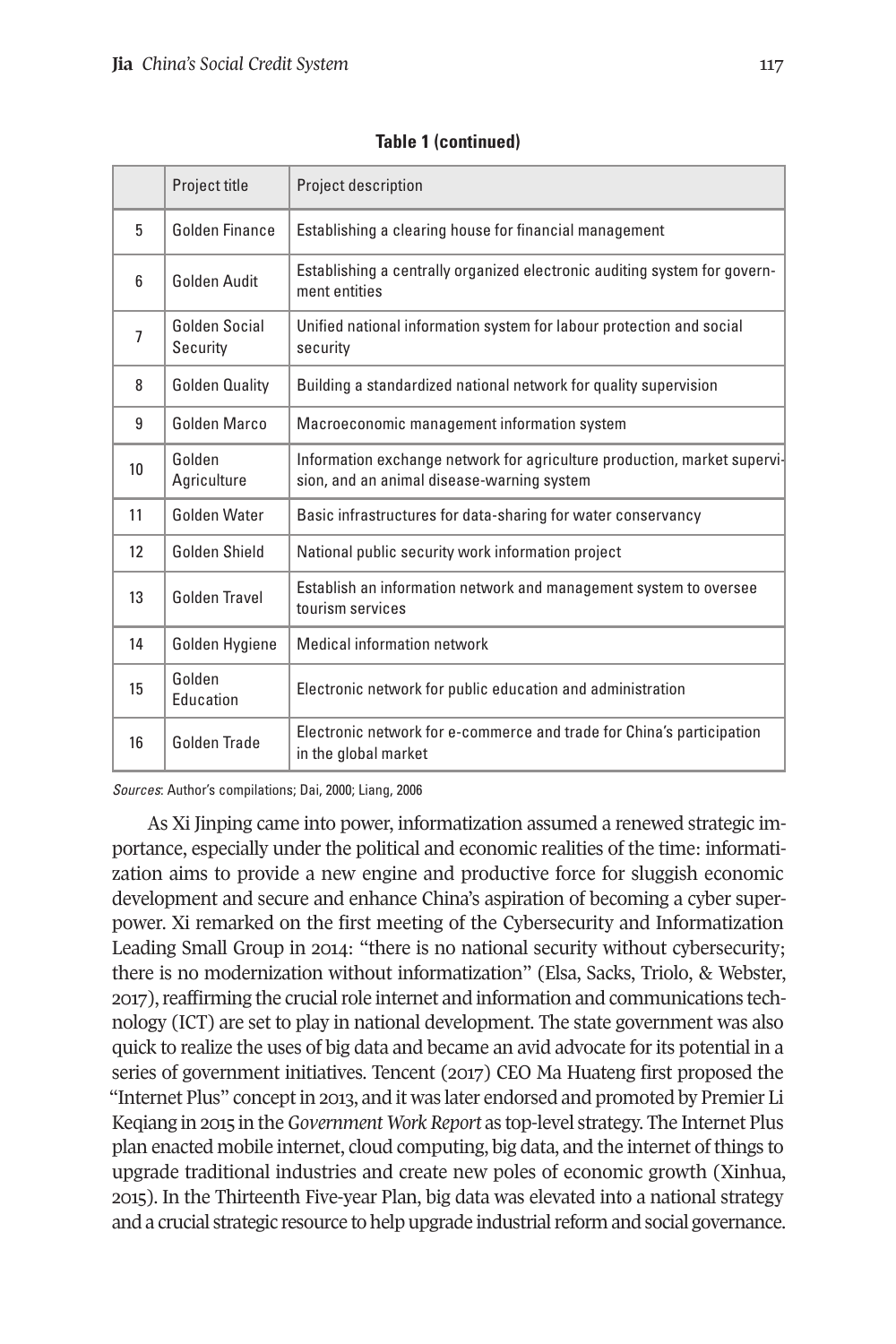Overall, big data developmentin China largely followed the emerging big data ideology that legitimated the continuous and large-scale extraction and processing of data as the basis of constructing a "brave new world" (Couldry & Yu, 2018), propelled by both the government's appetite to better grip and exert control over the commercial motives of private corporations (Ahmed & Weber, 2018; Creemers, 2017).

In the same year, the State Council put out a comprehensive blueprint for the SCS. The plan set out four focused areas for the construction of the credit system (see Table 2). Compared to the Golden Projects, the SCS provided a much more unified and systematic upgrade to informatization, which had been underway since the early 1990s. The grounds covered by SCS were much more expansive and centralized. Mostimportantly, the SCS launched a reward and punishment scheme to tackle the "implementation problem" (Creemers, 2018). The Golden Projects digitized and informatized government services and management in preparation for China's accession into the World Trade Organization (WTO), while the SCS incorporated society as a whole and fostered education and moral guidance (Backer, 2018; Creemers, 2018). Nonetheless, both systems were similarly framed in a technocratic and "techno-solutionist" tone that regarded ICTs as the panacea of the social problems that emerged during China's market reform (Jiang & Fu, 2018). The system embarked upon and unleashed the normalization of datafication as a new paradigm for Chinese society, allowing for default data collection about daily activities to provide legitimate access to, understand, and monitor people's behaviour (van Dijck, 2014). Furthermore, big data development was wrapped in China's techno-nationalism (Feigenbaum, 2017) and cyber superpower ambition, which considers success in a high-tech race essential for building national pride and national power. Framing high-tech development as a global competition that China cannot afford to lose, a discourse of technological nationalism tied social media and big data to China's overall informatization and modernization by tapping into a deep swell of Chinese national pride (Jiang & Fu, 2018).

| <b>Focused areas</b>     | Sub-areas                                                                                                                                                                                                                                                                                               |
|--------------------------|---------------------------------------------------------------------------------------------------------------------------------------------------------------------------------------------------------------------------------------------------------------------------------------------------------|
| Government<br>affairs    | Administrative permission, government procurement, labour and employ-<br>ment, social security, cadre promotion and appointment, management,<br>government performance                                                                                                                                  |
| Commercial<br>activities | Safety and quality control in manufacturing production, credit rating and<br>assessment, financial credit system, tax, pricing, project construction,<br>government procurement, tendering and bidding, transportation, e-com-<br>merce, statistics, advertising and exhibitions, enterprise management |
| Social activities        | Medical and healthcare, social welfare, labour market, education and<br>research, cultural, tourism and sports, intellectual property, environment<br>protection, social organization, occupation certification, internet application<br>and service                                                    |
| Judicial                 | Transparency in proceedings, prosecutorial credibility, public accountabil-<br>ity, public security, judicial administrative systems, law enforcement<br>standardization                                                                                                                                |

#### **Table 2: Social Credit System design**

Source: State Council, 2014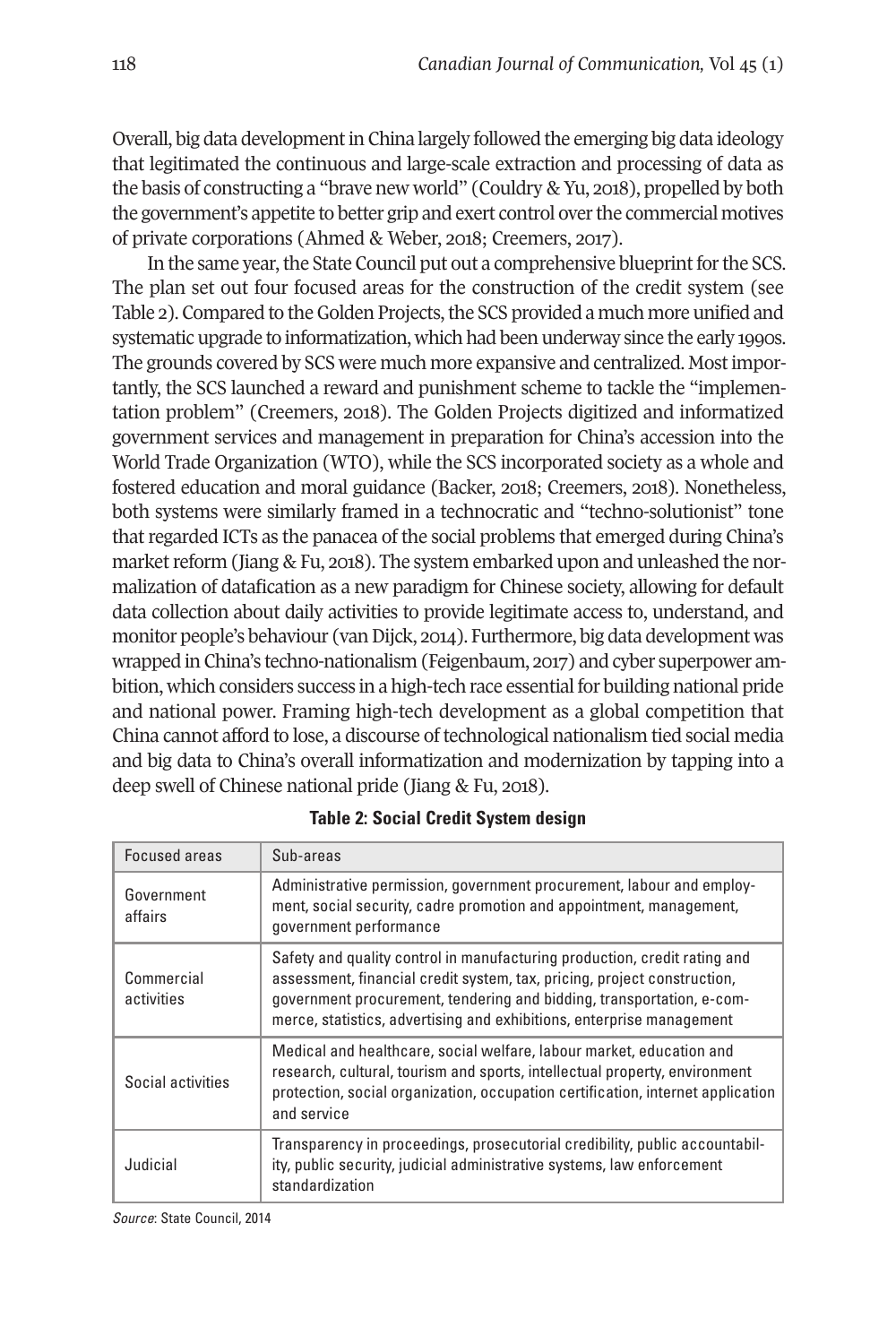# **Regulatory framework**

This extensive and concerted effort to gather and analyze data to reward or punish behaviours, and with the success of the SCS (Backer, 2018), required the simultaneous development of laws for the digital and data age. It was imperative to operate a data system to protect the integrity of the generation of data. Since 2012, the Chinese government has stepped up its effort in building a robust data protection regime (see Table 3) (Sacks, Shi, & Webster, 2019). Pressures were tabled at the top legislature in the Standing Committee of the National People's Congress about the urgency to establish a systematic legal regime to protect privacy and personal information to keep pace with tech and big data development.

| Year | Title                                                                                                                                                  | <b>Government ministries</b>                                                                                                   | Legal effect                   |
|------|--------------------------------------------------------------------------------------------------------------------------------------------------------|--------------------------------------------------------------------------------------------------------------------------------|--------------------------------|
| 2010 | <b>Tort Liabilities Law</b>                                                                                                                            | <b>Standing Committee of the</b><br><b>National People's Congress</b>                                                          | Civil Law                      |
| 2012 | Decision on Strengthening Online<br><b>Personal Data Protection</b>                                                                                    | <b>Standing Committee of the</b><br><b>National People's Congress</b>                                                          | General<br>Framework           |
| 2013 | Telecommunication and Internet User<br><b>Personal Data Protection Regulations</b>                                                                     | Ministry of Industry and<br><b>Information Technology</b>                                                                      | Department<br>Regulation       |
| 2013 | Information Security Technology<br>Guidelines for Personal Information<br>Protection with Public and Commercial<br><b>Services Information Systems</b> | <b>National Information Security</b><br><b>Standardization Technical</b><br>Committee; China Software<br><b>Testing Center</b> | Voluntary<br>National Standard |
| 2015 | Criminal Law (9th Amendment)                                                                                                                           | Standing Committee of the<br><b>National People's Congress</b>                                                                 | Criminal Law                   |
| 2017 | <b>Cybersecurity Law</b>                                                                                                                               | <b>Standing Committee of the</b><br><b>National People's Congress</b>                                                          | l aw                           |
| 2018 | <b>Personal Information Protection</b><br><b>Standard</b>                                                                                              | Standardization<br><b>Administration of China</b>                                                                              | Voluntary<br>National Standard |
| 2018 | E-Commerce Law                                                                                                                                         | <b>Standing Committee of the</b><br><b>National People's Congress</b>                                                          | Law                            |
| 2019 | <b>Personal Information Protection</b><br>Standard                                                                                                     | Drafting                                                                                                                       |                                |
| 2019 | <b>Measures for Data Security</b><br>Management                                                                                                        | <b>Drafting</b>                                                                                                                |                                |

#### **Table 3: Chinese data protection framework (2019)**

Sources: Author's compilation; Sacks, Shi, & Webster, 2019

Several observations can be made about this recent raft of regulations: first, currentregulatory authorities regarding privacy and data protection are dispersed across many government agencies and in various laws (e.g., criminal and civil law), rulings, and national standards.Although these efforts did establish a systematic legal and regulatory data protection regime that was largely absent, problems with interpretation and enforcement prevail. On one hand, national standards are only voluntary mea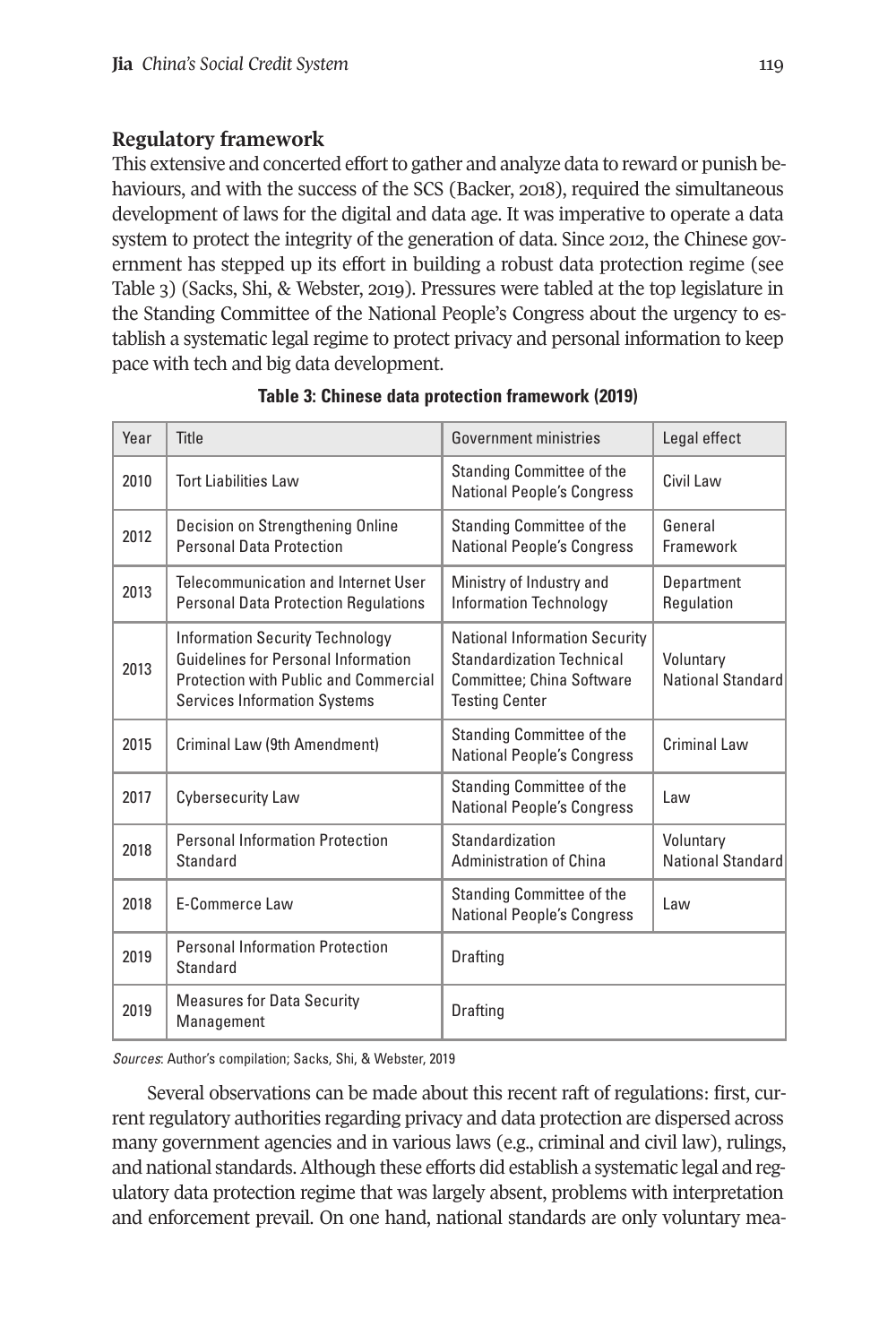surements and do not require legal compliance. On the other hand, the Cybersecurity Law contains contradictions, such as Article 24, which stipulates real-name registration policies and demands network operators to obtain usernames and personal information when registering for services (Lee, 2017). As the law provided citizens with unprecedented protection for their data, it also created numerous opportunities for the government orthird parties to infringe upon citizen's privacy (Lee, 2017). Furthermore, there are inconsistence between national standards and the Cybersecurity Law regarding the definition of consent, thus leaving space for interpretation by enforcement authorities (Sacks, 2018). These contradictions challenged the coherence of the data protection regime and tarnished the high standard of protection warranted by the Cybersecurity Law (Greenleaf & Livingston, 2017).

Second, regulations tended to emphasize the importance of data protection for the ends of national security and economic development rather than individual concerns of privacy.Aprominent example was the adoption ofthe category of "important data" in the Cybersecurity Law Article 31, which are data that, ifleaked, might endanger national security, national welfare, and public interest (Wangluo Chuanbo Zazhi, 2017). Existing Chinese laws and regulations tilted toward the protection of national security over individual rights. This fits with the larger trend within Chinese internet regulation and law-making processes where economic protectionism is often fused with national security, further obscuring the line between them as China sets out to reduce dependency on foreign technologies (Ahmed & Weber, 2018). In general, online privacy enjoys only a modicum of legislative protection in China (Wu, Lau, Atkin, & Lin, 2011).

Outside the purview of national laws and regulation, industry self-regulation regarding data protection are also emerging. The Internet Society of China (ISC) established the Personal Information Protection Committee in 2017, reaffirming the prevalence of privacy infringement and the urgent need for protection (ISC, 2017). In the 2016 *Chinese Internet User Right Protection Report* issued by the ISC (2017), 76 percent of internet users received fraudulent phone calls and messages from banks, internet companies, and television stations, and 54 percent of internet users think personal information leakage is very serious while 84 percent have been personally affected by such leakage. Government-enlisted companies in nationwide big data projects—such as Baidu, Alibaba, and Tencent—proved to have a bad record of data protection. Alibaba's payment service, Alipay, was scrutinized by the Cyberspace Administration of China for enrolling users into its credit scoring system, Sesame Credit, without gaining user consent (Reuters, 2018b). The Ministry of Industry and Information Technology (MIIT) investigated Baidu and Tencent over poor privacy protection practices, for lacking proper and clear notifications for the collection and use of personal information. In the report by Ranking Digital Rights (2017) on the corporate accountability index, which measures governance, freedom of expression, and privacy, Baidu and Tencent scored poorly compared to other global internet companies, ranking 10 and 12 among the 12 internet and mobile companies examined.

Overall, domestic Chinese internet companies' data protection measures and practices were scant and inefficient. Together with the Chinese University of Political Science and Law, the *Southern Metropolis* (2017) newspapertested 1,000 Chinese Web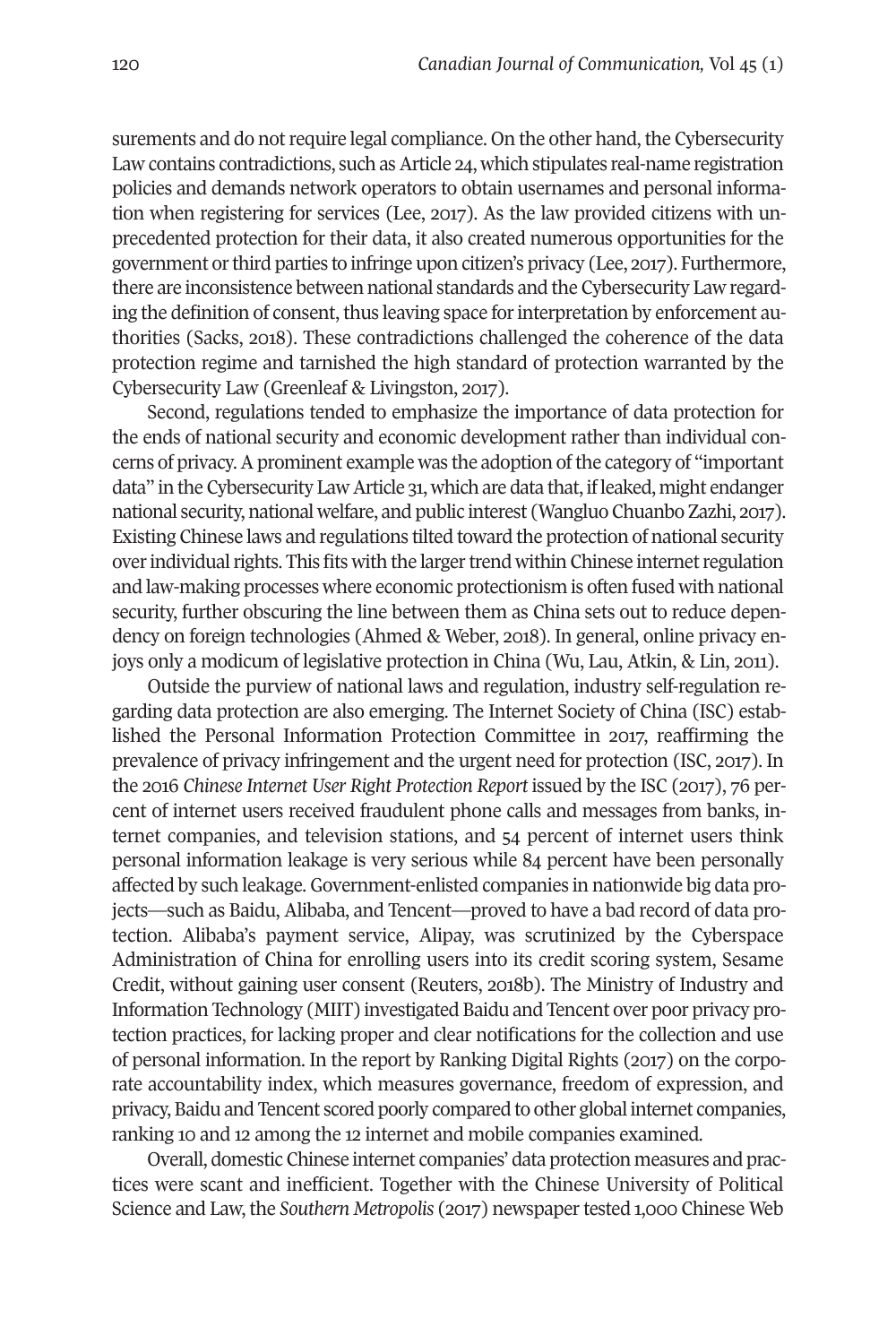services and mobile applications. The study found that no company reached a "high" standard of transparency in terms of a privacy policy and nearly 80 percent of services ranked "low" and "very low." Data breaches and leaks are a common occurrence for average internet users in China (Southern Metropolis, 2017). On the four-hundredth day of the enactment of the Cybersecurity Law, the same test was conducted on 100 popular applications and results showed that although the level of transparency for privacy policies improved, 13 applications still had no privacy policies (Southern Metropolis, 2018).Also, internetintermediaries are largely self-regulated when it comes to data protection, which means there are hardly any standard practices for obtaining user consent. Enterprises identify the lack of privacy protection as the biggest obstacle for the application of big data technologies (CAICT, 2018). Research revealed, for example, that the country's most popular mobile chat application, WeChat, installs filters for tracking for both texts and images under the pressure of state regulation to closely monitor online communication (Knockel, Ruan, Crete-Nishihata, & Deibert, 2018), even though its parent company, Tencent, publicly claims that user data security is a top company concern (Chen & Deng, 2018). Furthermore, lacking judicial independence and effective checks and balances, individual users cannot claim any remedies for the infringement on their privacy carried out by the state government (Lee, 2017). For instance, Chinese journalist Liu Hu who writes about censorship and government corruption was arrested, fined, and blacklisted on the Dishonest Persons Subject to Enforcement by the Supreme People's Court, but because of his work and the lack of files, police warrant, or official notification, Liu found nowhere to complain or report to (Kobie, 2019).

In 2017, Baidu's CEO, Yanhong Li, made a comment that angered many Chinese netizens: "Ifthey (Chinese internet users) can trade privacy for convenience, for security, for efficiency, in a lot of cases, they are willing to abide" (Global Times, 2018). Former Google China president Kai-Fu Lee made a similar comment, "Chinese users are willing to trade their personal privacy data for convenience or safety. It's not an explicit process but it's a cultural element" (Webster & Kim, 2018). Even though privacy is perceived differently by Chinese society as compared to the West, and sometime carries a negative light given the socio-cultural context, there is an awakening and a sensitivity to state surveillance and the intrusion of commercial interests into individual privacy among Chinese internet users (Yuan, Feng, & Danowski, 2013).

#### **Market dynamics**

It is in the political and economic interest of the Chinese government to secure and build a strong domestic internet industry and to foster globally competitive Chinese internet platform companies. Prior to the SCS, domestic internet companies, represented by the BAT (Baidu, Alibaba, and Tencent) already held much sway in China's internet governance agenda, on the global stage (Shen, 2016), in the domestic policy arena (Hong, 2017a), and in helping state economic transition and progress (Hong, 2017b). Alibaba and Tencent, for example, assisted local police in the Smart City project by providing surveillance networks and a cloud-based data system to facially recognize and arrest criminals and to track and forecast the movement of crowds (Lin & Chin, 2017). The SCS further fosters a symbiosis between the state and leading Chinese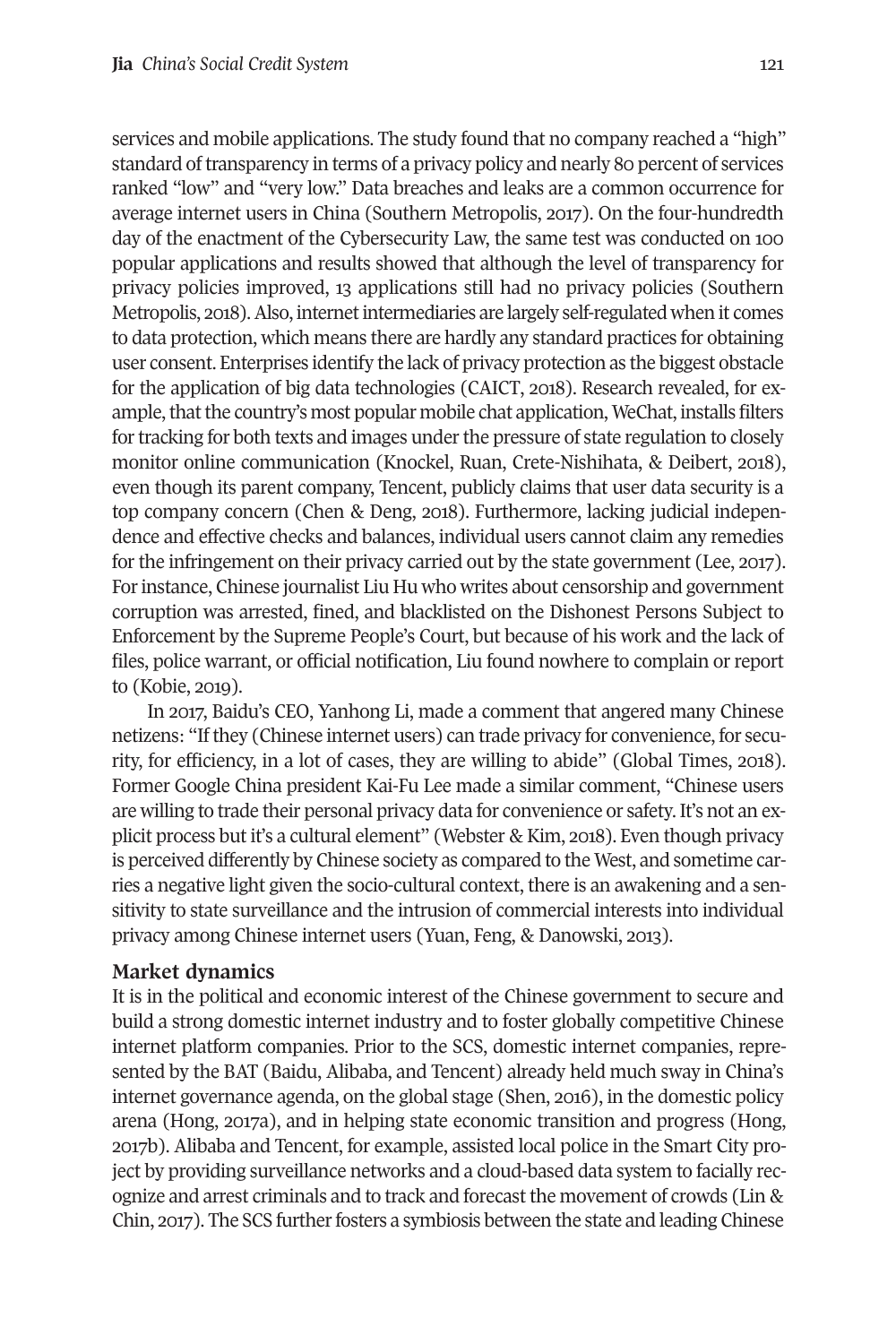platform companies (Ahmed, 2017a; Jia, 2018; Jiang & Fu, 2018). In the construction of SCS, private Chinese platform companies were assigned an important role. The government handpicked five technology companies to co-develop an artificial intelligence open-innovation platform: Baidu for self-driving cars, Alibaba for the smart city, Tencent for medical imaging, and iFlyTek for voice recognition (Xinhua News Agency, 2017).

However, the symbiosis between the state and leading Chinese platform companies is by no means given and uncontested. In 2015, People's Bank of China (PBOC) selected eight companies to pilot a unified personal credit platform for online lending. An episode in the tug-of-war between the PBOC and technology companies further illustrated the tensions and problems that arise when big technology companies take over government functions in big data development. The PBOC issued a notice giving each technology company six months to prepare (State Council, 2015). However, in the Personal Information Protection and Credit Management Forum held in 2017, PBOC Credit Bureau Chief Wan Cunzhi said that none of these eight tech firms met the licensing criteria, and questioned their ability to build full-fledged credit bureaus (Cadell & Zhang, 2017). The PBOC worried about the technology companies' independence, whether those eight tech companies could meet the public's expectation for privacy protection, and the conflict of interests between these companies as they each occupied a business segment and were not willing to share collected information (Shanghai Securities News, 2017). The PBOC was well aware that the ultimate interest of Tencent and Alibaba is in the sale of products, not public service (Hornby, Ju, & Lucas, 2018). The final institutional set up of the unified personal credit platform for online lending was later spearheaded by the National Internet Finance Association, which controls the majority stake of 36 percent of the platform; each of the eight companies holds an eight percent stake (China.org, 2018). In the meantime, the state has tightened online finance regulation—Tencent's credit-scoring agency only survived for one day after its launch and then it was shut down by the Central Bank (Bloomberg, 2018).

Globally speaking, as Chinese internet and ICT companies expanded overseas, surveillance became a lucrative business segment in which Chinese companies rapidly established a market presence. Under the auspices of China's Belt and Road Initiative, the Zimbabwe government signed a strategic partnership with a Guangzhou-based startup CloudWalk Technology to build a large-scale facial recognition program throughout the country, covering CCTV cameras, smart financial systems, airports, and railway and bus station security (Chutel, 2018; Hawkins, 2018). ZTE also assisted the Venezuelan government to develop a "fatherland card" and database, and to create a mobile payment system, raising concerns over the possible misuse of the information to stifle political opponents (Berwick, 2018). ZTE also provided the infrastructure for the Ethiopian government (Maasho, 2013). Huawei's "safe city" solutions were also installed in more than 100 countries, from Serbia to Mauritius, and the company took part in the "safe Philippines" deal during Xi Jinping's visit to the country, installing 12,000 closed circuit television cameras in Manila (Mandhana, 2019). Aided by the Chinese state, Chinese internet and technology enterprises also export the tools and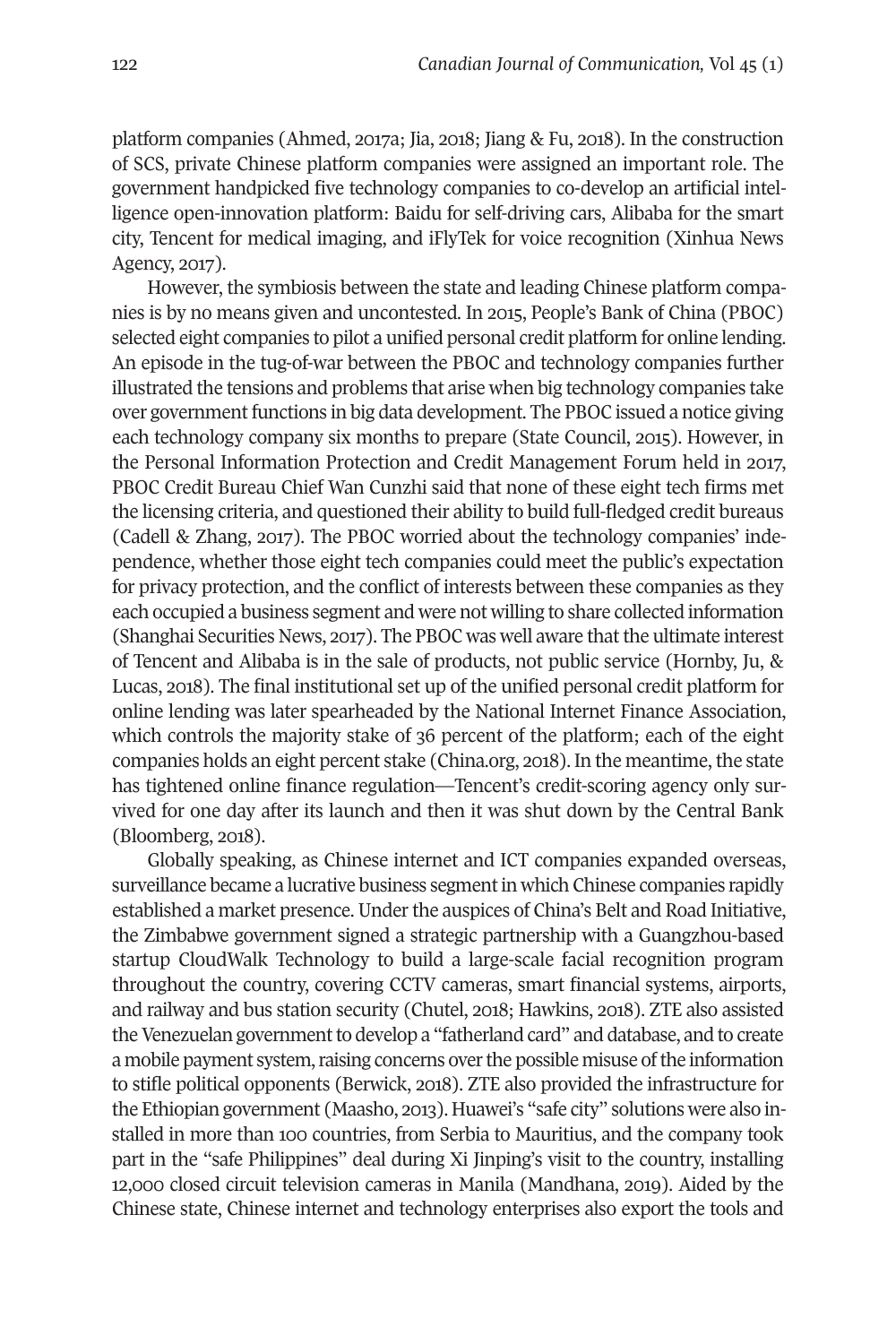equipment that operationalize the Chinese model of internet control and its internet sovereignty governance model, which favours the role of the state over the rights of netizens.

# **Conclusion**

In probing open data initiatives in the Global South, such as India's biometric identity project, Payal Arora (2016) warns that we must recognize that these databased techniques of democracy are assemblages of institutions, policies, histories, cultural practices, and situational contexts that play out in a complex unison to materialize and articulate the plural realities of governance. This statement sheds important light on the SCS in China and how this system developed out of the distinctive informatization path led by the Central Communist Party to modernize the nation since the 1970s and the renewed national aspiration to become a global cyber superpower under the leadership of Xi Jinping. The implementation of the SCS is closely knitted with the sociotechnical conditions and realities of Chinese society, where in 2018, internet penetration is slightly more than half of the country's population (55.8%), of which only 27 percent are rural populations (CNNIC, 2018). To what degree the SCS will enlarge or close the rural-urban gap that plagued the historical development of Chinese telecommunication and internet (Hong, 2017b; Zhao, 2000) should be closely examined, especially as urban populations have access to more of the offered rewards (Kostka, 2019). Recentincidents have already demonstrated that ethnic minorities are prone and vulnerable to perilous data leaks, such as the facial recognition databases tracking the Uyghur Muslim population (Cimpanu, 2019). Furthermore, as the Chinese government gradually catches up on establishing a robust data protection regime to provide the necessary legal safeguard to the domestic development of the SCS, it will have long-standing implications for globalizing Chinese internet platform companies as they export goods and services to other nations and markets. To be certain, conflicts and contentions loom ahead between increasing public awareness for privacy protection (Soo, 2018), the business model of internet platform companies that hinge on ever more expansive data collection and the political interest of predicting and preempting individuals and movements that might be seen to endanger social stability.

## **Acknowledgement**

The author wishes to thank Dr. Tracey Lauriault, Dr. Merlyna Lim, and the two anonymous reviewers for their comments on this article.

## **References**

- Ahmed, Shazeda. (2017a). Cashless society, cached data. *The Citizen Lab.* URL: [https://citizenlab.ca](https://citizenlab.ca/2017/01/cashless-society-cached-data-security-considerations-chinese-social-credit-system) [/2017/01/cashless-society-cached-data-security-considerations-chinese-social-credit](https://citizenlab.ca/2017/01/cashless-society-cached-data-security-considerations-chinese-social-credit-system) [-system/](https://citizenlab.ca/2017/01/cashless-society-cached-data-security-considerations-chinese-social-credit-system) [January 24, 2017].
- Ahmed, Shazeda. (2017b). Consumer protection oversights in the Chinese Social Credit System. *Digital Credit Observatory.* URL: [http://www.digitalcreditobservatory.org/consumer](http://www.digitalcreditobservatory.org/consumer-protection-oversights-in-the-chinese-social-credit-system.html) [-protection-oversights-in-the-chinese-social-credit-system.html](http://www.digitalcreditobservatory.org/consumer-protection-oversights-in-the-chinese-social-credit-system.html) [July 5, 2017].
- Ahmed, Shazeda, & Weber, Steven. (2018). China's long game in techno-nationalism. *First Monday*, *23*(5). doi: [10.5210/fm.v23i5.8085](http://dx.doi.org/10.5210/fm.v23i5.8085)
- Arora, Payal. (2016). The bottom of the data pyramid: Big data and the Global South. *International Journal of Communication*, *10*, 1681–1699.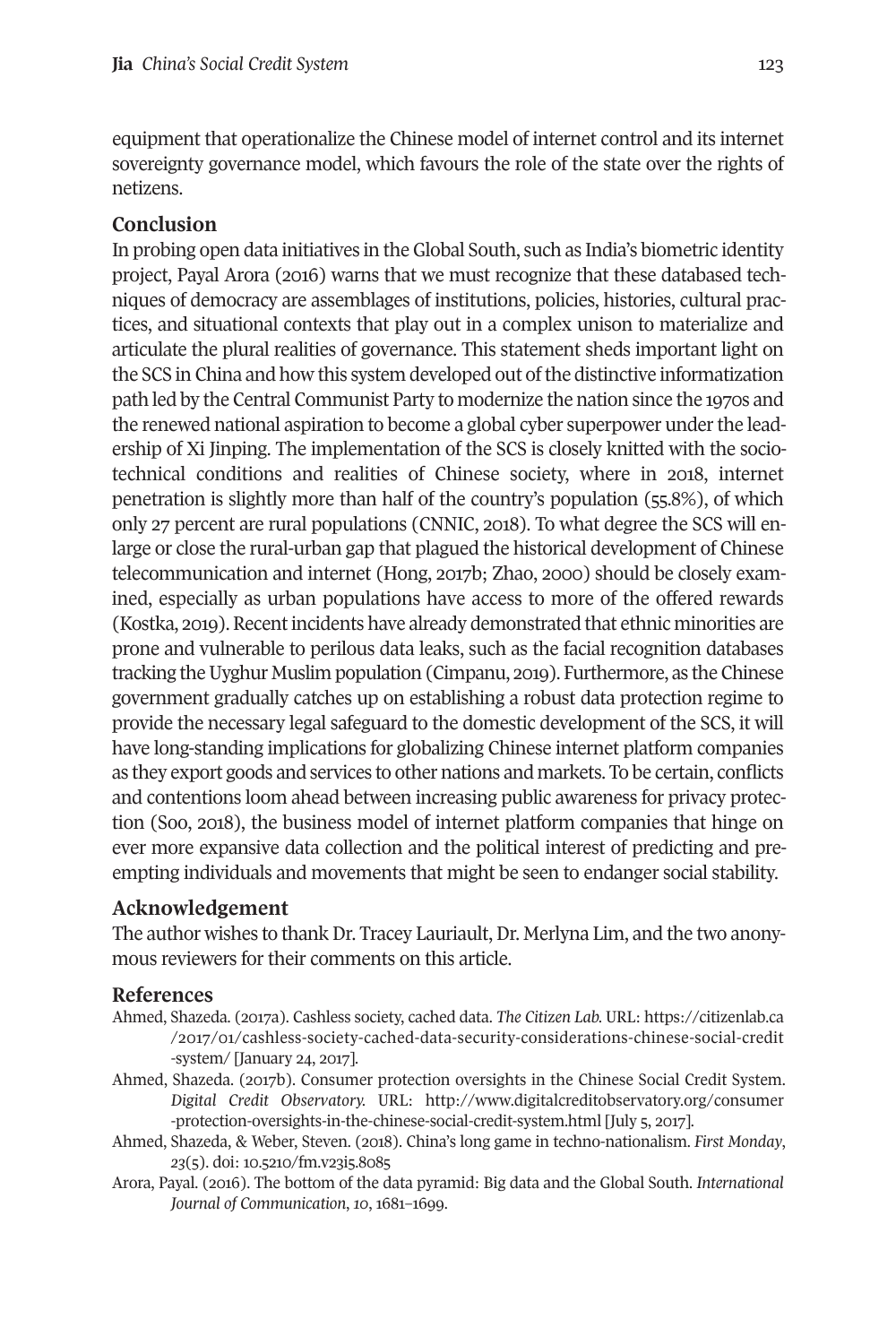- Backer, Larry Catá. (2018). *Next generation law: Data driven governance and accountability based regulatory systems in the West, and Social Credit Regimes in China.* URL: [https://papers](https://papers.ssrn.com/sol3/papers.cfm?abstract_id=3209997) [.ssrn.com/sol3/papers.cfm?abstract\\_id=3209997](https://papers.ssrn.com/sol3/papers.cfm?abstract_id=3209997) [July 30, 2018].
- Berwick, Angus. (2018). How ZTE helps Venezuela create China-style social control. *Reuters*. URL: [https://www.reuters.com/investigates/special-report/venezuela-zte/](https://www.reuters.com/investigates/special-report/venezuela-zte) [November 14, 2018].
- Bloomberg. (2018). Where China's tech giants may face the limitations of innovation. *Bloomberg*. URL: [https://www.scmp.com/business/china-business/article/2133197/where-chinas-tech](https://www.scmp.com/business/china-business/article/2133197/where-chinas-tech-giants-may-face-limitations-innovation) [-giants-may-face-limitations-innovation](https://www.scmp.com/business/china-business/article/2133197/where-chinas-tech-giants-may-face-limitations-innovation) [Feburary 13, 2018].
- Cadell, Cate, & Zhang, Shu. (2017). No more loan rangers? Beijing's waning support for private credit scores. *Reuters*. URL: [https://www.reuters.com/article/ant-financial-credit/no-more-loan](https://www.reuters.com/article/ant-financial-credit/no-more-loan-rangers-beijings-waning-support-for-private-credit-scores-idUSL3N1JO05W) [-rangers-beijings-waning-support-for-private-credit-scores-idUSL3N1JO05W](https://www.reuters.com/article/ant-financial-credit/no-more-loan-rangers-beijings-waning-support-for-private-credit-scores-idUSL3N1JO05W) [July 4, 2017].
- CAICT. (2018). Zhongguo Dashuju Fazhan Diaocha Baogao. *CAICT*. URL: [http://www.caict.ac.cn](http://www.caict.ac.cn/kxyj/qwfb/ztbg/201804/P020180426332651074674.pdf) [/kxyj/qwfb/ztbg/201804/P020180426332651074674.pdf](http://www.caict.ac.cn/kxyj/qwfb/ztbg/201804/P020180426332651074674.pdf) [April 18, 2018].
- Chen, Celia, & Deng, Iris. (2018). Tencent says it will comply with law enforcement requests on user data. *South China Morning Post*. URL: [https://www.scmp.com/tech/social-gadgets/article](https://www.scmp.com/tech/social-gadgets/article/2138249/tencent-profit-doubles-strong-smartphone-games-business) [/2138249/tencent-profit-doubles-strong-smartphone-games-business](https://www.scmp.com/tech/social-gadgets/article/2138249/tencent-profit-doubles-strong-smartphone-games-business) [July 20, 2018].
- China.org. (2018). China to launch 1st unified personal credit platform for online lending. *China.org*. URL: [http://www.china.org.cn/business/2018-01/05/content\\_50191751.htm](http://www.china.org.cn/business/2018-01/05/content_50191751.htm) [Janurary 5, 2018].
- Chutel, Lynsey. (2018). China is exporting facial recognition software to Africa, expanding its vast database. *QuartzAfrica*. URL: [https://qz.com/africa/1287675/china-is-exporting-facial](https://qz.com/africa/1287675/china-is-exporting-facial-recognition-to-africa-ensuring-ai-dominance-through-diversity/) [-recognition-to-africa-ensuring-ai-dominance-through-diversity/](https://qz.com/africa/1287675/china-is-exporting-facial-recognition-to-africa-ensuring-ai-dominance-through-diversity/) [May 25, 2018].
- Cimpanu, Catalin. (2019). Chinese company leaves Muslim-tracking facial recognition database exposed online. *ZDNet*. URL: [https://www.zdnet.com/article/chinese-company-leaves](https://www.zdnet.com/article/chinese-company-leaves-muslim-tracking-facial-recognition-database-exposed-online/) [-muslim-tracking-facial-recognition-database-exposed-online/](https://www.zdnet.com/article/chinese-company-leaves-muslim-tracking-facial-recognition-database-exposed-online/) [Feburary 14, 2019].
- Citron, Danielle, & Pasquale, Frank. (2014). The scored society: Due process for automated predictions. *Washington Law Review*, *89*(1), 1–33.
- CNNIC. (2018). Statistical report on internet development in China. *China Internet Network Information Center*. URL: [https://cnnic.com.cn/IDR/ReportDownloads/201807/P02018071](https://cnnic.com.cn/IDR/ReportDownloads/201807/P020180711391069195909.pdf) [1391069195909.pdf](https://cnnic.com.cn/IDR/ReportDownloads/201807/P020180711391069195909.pdf) [July 30, 2018].
- Couldry, Nick, & Yu, Jun. (2018). Deconstructing datafication's brave New World. *New Media and Society, 20*(12), 4473–4491. doi: [10.1177/1461444818775968](https://doi.org/10.1177/1461444818775968)
- Creemers, Rogier. (2017). Cyber China: Upgrading propaganda, public opinion work and social management for the twenty-first century. *Journal of Contemporary China*, *26*(103), 85–100. doi: [10.1080/10670564.2016.1206281](https://doi.org/10.1080/10670564.2016.1206281)
- Creemers, Rogier. (2018). China's Social Credit System: An evolving practice of control. *SSRN*. URL: [https://papers.ssrn.com/sol3/papers.cfm?abstract\\_id=3175792](https://papers.ssrn.com/sol3/papers.cfm?abstract_id=3175792) [May 22, 2018].
- Dai, Xin. (2018). Toward a reputation state: The Social Credit System project of China. *SSRN*. URL: [https://papers.ssrn.com/sol3/papers.cfm?abstract\\_id=3193577](https://papers.ssrn.com/sol3/papers.cfm?abstract_id=3193577) [June 24, 2018].
- Dai, Xiudian. (2000). *The digital revolution and governance*. Farnham, UK: Ashgate.
- Eaton, Sarah. (2015). *The advance of the state in contemporary China*. Cambridge, UK: Cambridge University Press.
- Elsa, Kania, Sacks, Samm, Triolo, Paul, & Webster, Graham. (2017). China's strategic thinking on building power in cyberspace. *New America*. URL: [https://www.newamerica.org/](https://www.newamerica.org/cybersecurity-initiative/blog/chinas-strategic-thinking-building-power-cyberspace/) [cybersecurity-initiative/blog/chinas-strategic-thinking-building-power-cyberspace/](https://www.newamerica.org/cybersecurity-initiative/blog/chinas-strategic-thinking-building-power-cyberspace/) [September 25, 2017].
- Feigenbaum, Evan. (2017). The deep roots and long branches of Chinese technonationalism. *Marco Polo*. URL: https://macropolo.org/deep-roots-long-branches-chinese-technonationalism/ [August 12, 2017].
- Gan, Nectar. (2019). The complex reality of China's Social Credit System: Hi-tech dystopian plot or low-key incentive scheme? *South China Morning Post*. URL: [https://www.scmp.com/news](https://www.scmp.com/news/china/politics/article/2185303/hi-tech-dystopia-or-low-key-incentive-scheme-complex-reality?utm_medium=Social&utm_source=Facebook&fbclid=IwAR2pMOeDkSbgTHwky4CLI1yMbB58n_jsEiTU666Xz2chHxSTjA7Dy4iRmv4) [/china/politics/article/2185303/hi-tech-dystopia-or-low-key-incentive-scheme-complex](https://www.scmp.com/news/china/politics/article/2185303/hi-tech-dystopia-or-low-key-incentive-scheme-complex-reality?utm_medium=Social&utm_source=Facebook&fbclid=IwAR2pMOeDkSbgTHwky4CLI1yMbB58n_jsEiTU666Xz2chHxSTjA7Dy4iRmv4) [-reality?utm\\_medium=Social&utm\\_source=Facebook&fbclid=IwAR2pMO](https://www.scmp.com/news/china/politics/article/2185303/hi-tech-dystopia-or-low-key-incentive-scheme-complex-reality?utm_medium=Social&utm_source=Facebook&fbclid=IwAR2pMOeDkSbgTHwky4CLI1yMbB58n_jsEiTU666Xz2chHxSTjA7Dy4iRmv4) [eDkSbgTHwky4CLI1yMbB58n\\_jsEiTU666Xz2chHxSTjA7Dy4iRmv4](https://www.scmp.com/news/china/politics/article/2185303/hi-tech-dystopia-or-low-key-incentive-scheme-complex-reality?utm_medium=Social&utm_source=Facebook&fbclid=IwAR2pMOeDkSbgTHwky4CLI1yMbB58n_jsEiTU666Xz2chHxSTjA7Dy4iRmv4) [Feburary 19, 2019].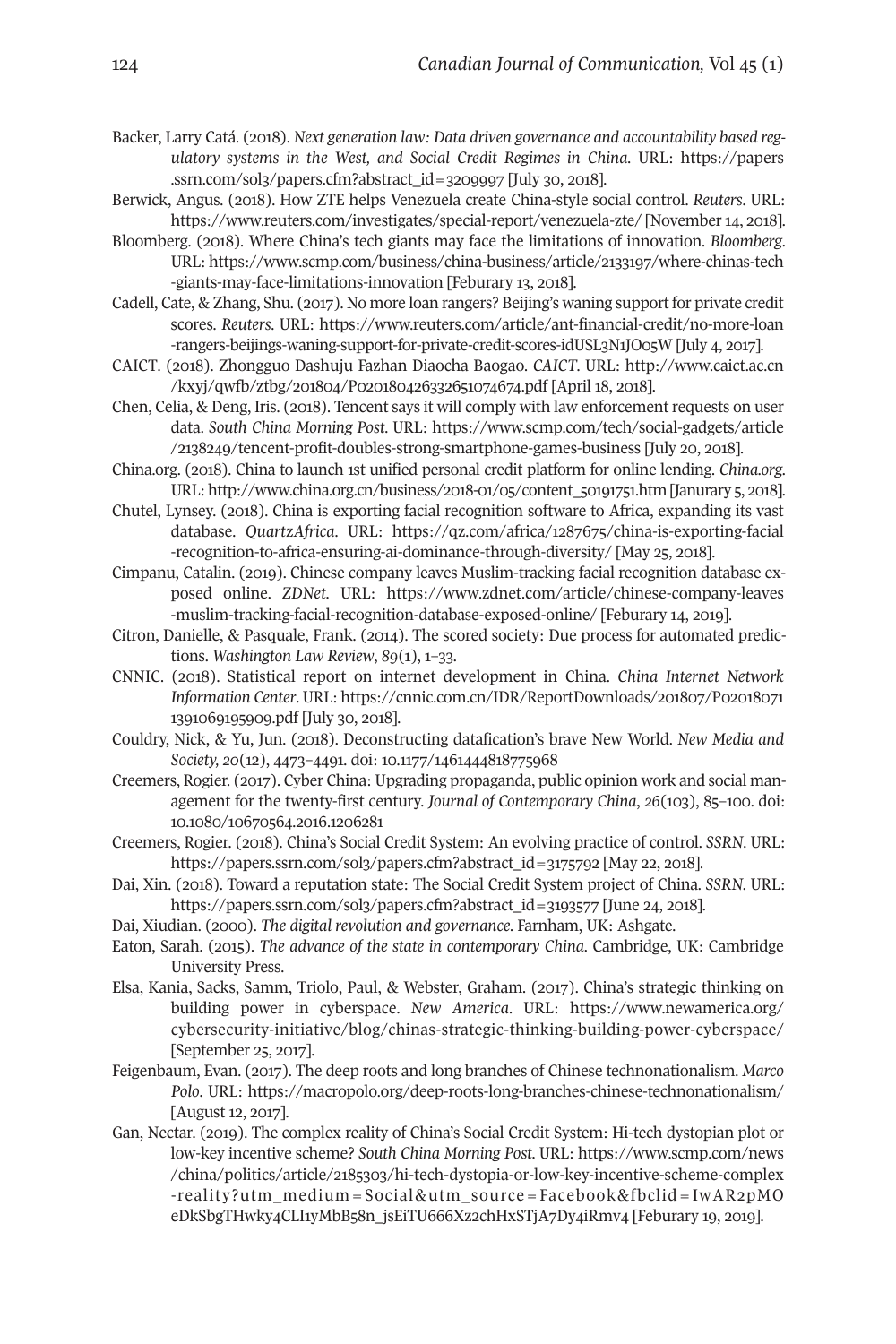- Global Times. (2018). Many netizens take issue with Baidu CEO's comments on data privacy. *Global Times*. URL: <http://www.globaltimes.cn/content/1095288.shtml> [March 26, 2018].
- Greenleaf, Graham, & Scott Livingston. (2017). China's Personal Information Standard: The Long March to a Privacy Law. *150 Privacy Laws & Business International Report,* 25–29*.*
- Harwit, Eric. (2008). *China's telecommunication revolution*. Oxford, UK: Oxford University Press. Hawkins, Amy. (2018). Beijing's big brother tech needs African faces. *Foriegn Policy*. URL: [https://](https://foreignpolicy.com/2018/07/24/beijings-big-brother-tech-needs-african-faces/)
- [foreignpolicy.com/2018/07/24/beijings-big-brother-tech-needs-african-faces/](https://foreignpolicy.com/2018/07/24/beijings-big-brother-tech-needs-african-faces/) [July 24, 2018]. Hong, Yu. (2017a). Pivot to internet plus: Molding China's digital economy for economic restructur-

ing? *International Journal of Communication*, *11*, 1486–1509.

- Hong, Yu. (2017b). *Networking China: The digital transformation of the Chinese economy*. Champaign, IL: University of Illinois Press.
- Hong, Yu. (2017c). Reading the 13th five-year plan: Reflections on China's ICT Policy. *International Journal of Communication*, *11*, 1755–1774.
- Hornby, Lucy, Ju, Sherry, & Lucas, Louise. (2018) China cracks down on tech credit scoring. *Reuters*. URL: <https://www.ft.com/content/f23e0cb2-07ec-11e8-9650-9c0ad2d7c5b5> [Feburary 4, 2018].
- ISC. (2017). The personal information protection committee of ISC set up in Beijing. *Internet Society of China*.URL: [http://www.isc.org.cn/english/Events&News/ISC\\_Events/listinfo-35986.html](http://www.isc.org.cn/english/Events&News/ISC_Events/listinfo-35986.html) [January 24, 2017].
- Jia, Lianrui. (2018). Going public and going global: Chinese internet companies and global finance networks. *Westminster Papers in Communication and Culture*, *13*(1), 17–36.
- Jiang, Min, & Fu, King-Wa. (2018). Chinese social media and big data: Big data, big brother, big profit? *Policy and Internet, 10*(4), 372–392. doi: [10.1002/poi3.187](https://doi.org/10.1002/poi3.187)
- Keane, Michael, & Wu, Huan. (2018). Lofty ambitions, new territories, and turf battles: China's platforms "Go Out." *Media Industries, 5*(1), 51–68. doi: [10.3998/mij.15031809.0005.104](http://doi.org/10.3998/mij.15031809.0005.104)
- Knockel, Jeffery, Ruan, Lotus, Crete-Nishihata, Masashi, & Deibert, Ronald. (2018). (Can't) picture this: An analysis of image filtering on WeChat moments. *The Citizen Lab*. URL: https://citizenlab.ca/2018/08/cant-picture-this-an-analysis-of-image-filtering-on-wechat-moments/ [August 14, 2018].
- Kobie, Nichole. (2019). The complicated truth about China's Social Credit System. *Wired*. URL: https://www.wired.co.uk/article/china-social-credit-system-explained [Janurary 21, 2019].
- Kostka, Genia. (2019). China's Social Credit Systems and public opinion: Explaining high levels of approval. *New Media & Society*, *21*(7), 1565–1593. doi: [https://doi.org/10.1177/1461444](https://doi.org/10.1177/1461444819826402) [819826402](https://doi.org/10.1177/1461444819826402)
- Kuo, Lily. (2019, March 1). China bans 23m from buying travel tickets as part of "Social Credit" System. *Guardian*. URL: [https://www.theguardian.com/world/2019/mar/01/china-bans-23m](https://www.theguardian.com/world/2019/mar/01/china-bans-23m-discredited-citizens-from-buying-travel-tickets-social-credit-system) [-discredited-citizens-from-buying-travel-tickets-social-credit-system](https://www.theguardian.com/world/2019/mar/01/china-bans-23m-discredited-citizens-from-buying-travel-tickets-social-credit-system) [March 1, 2019].
- Lee, Jyh-An. (2018). Hacking into China's cybersecurity law. *Wake Forest Law Review*, *53*, 57–104.
- Liang, Fan, Das, Vishnupriya, Kostyuk, Nadiya, & Hussian, Muzammil. (2018). Constructing a datadriven society: China's Social Credit System as a state surveillance infrastructure. *Policy & Internet*, *10*(4), 415–453. doi: [10.1002/poi3.183](https://doi.org/10.1002/poi3.183)
- Liang, Guo. (2006). Under the "Golden Shine": China's efforts to bridge government and citizens. Chinese academcy of social sciences, centre for social development. *Chinese Academcy of Social Sciences*. [January 28, 2006]
- Lin, Liza, & Chin, Josh. (2017). China's tech giants have a second job: Helping Beijing spy on its people. *The Wall Street Journal*. URL: [https://www.wsj.com/articles/chinas-tech-giants-have-a](https://www.wsj.com/articles/chinas-tech-giants-have-a-second-job-helping-the-government-see-everything-1512056284) [-second-job-helping-the-government-see-everything-1512056284](https://www.wsj.com/articles/chinas-tech-giants-have-a-second-job-helping-the-government-see-everything-1512056284) [November 30, 2017].
- Maasho, Aaron. (2013). Ethiopia signs \$800 million mobile network deal with China's ZTE. *Reuters*. URL: [https://www.reuters.com/article/us-ethiopia-china-telecom/ethiopia-signs-800-million](https://www.reuters.com/article/us-ethiopia-china-telecom/ethiopia-signs-800-million-mobile-network-deal-with-chinas-zte-idUSBRE97H0AZ20130818) [-mobile-network-deal-with-chinas-zte-idUSBRE97H0AZ20130818](https://www.reuters.com/article/us-ethiopia-china-telecom/ethiopia-signs-800-million-mobile-network-deal-with-chinas-zte-idUSBRE97H0AZ20130818) [August 18, 2013].
- Mandhana, Niharika. (2019). Huawei's video surveillance business hits snag in Philippines. *The Wall Street Journal*. URL: [https://www.wsj.com/articles/huaweis-video-surveillance-business](https://www.wsj.com/articles/huaweis-video-surveillance-business-hits-snag-in-philippines-11550683135?mod=e2twa)[hits-snag-in-philippines-11550683135?mod=e2twa](https://www.wsj.com/articles/huaweis-video-surveillance-business-hits-snag-in-philippines-11550683135?mod=e2twa) [Feburary 20, 2019].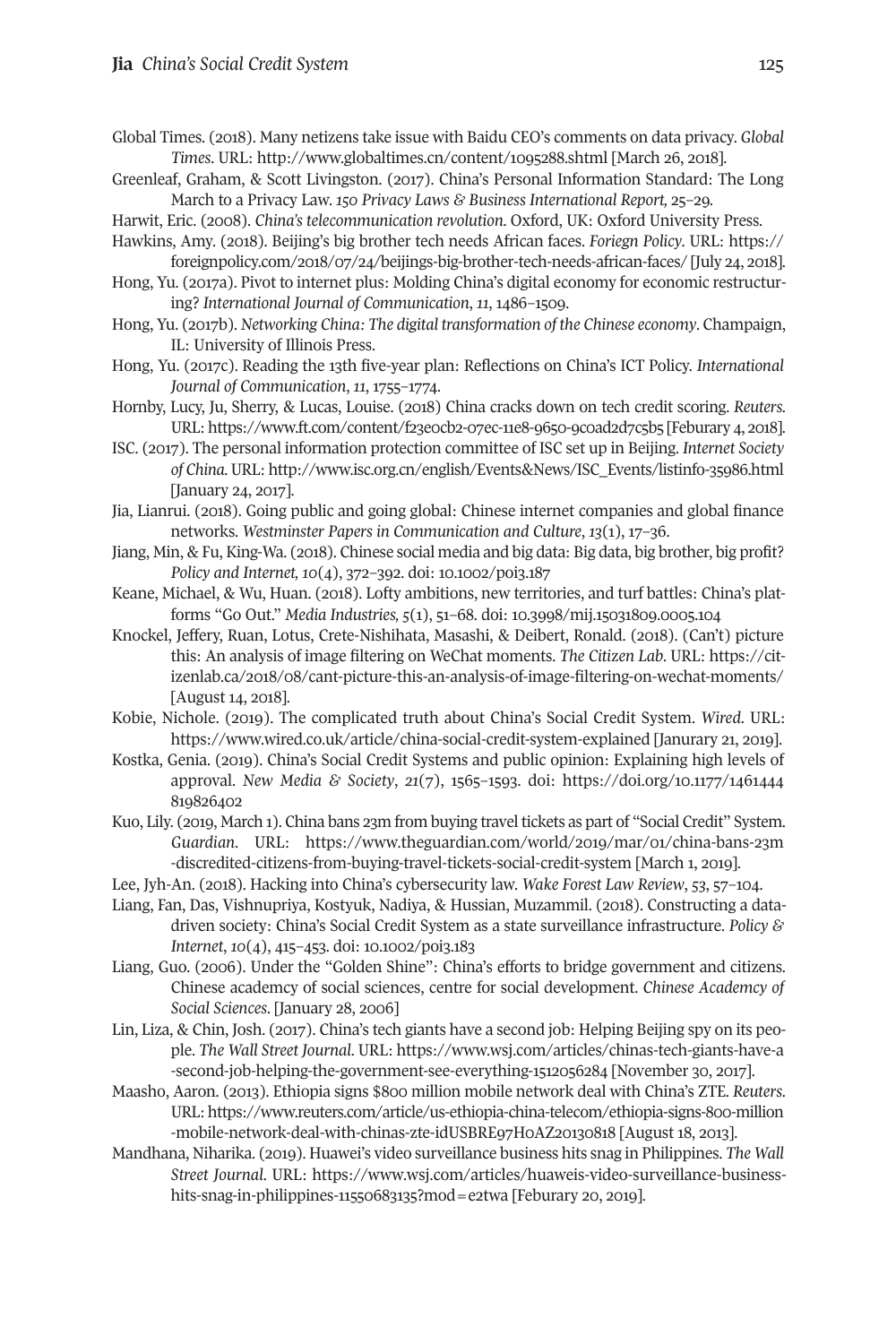- Meissner, Mirjam. (2017). China's Social Credit System: A big-data enabled approach to market regulation with broad implications for doing business in China. *Mercator Institute for China Studies*. URL: [https://www.merics.org/sites/default/files/2017-09/China%20Monitor\\_39](https://www.merics.org/sites/default/files/2017-09/China%20Monitor_39_SOCS_EN.pdf) [\\_SOCS\\_EN.pdf](https://www.merics.org/sites/default/files/2017-09/China%20Monitor_39_SOCS_EN.pdf) [May 24, 2017].
- Mistreanu, Simina. (2018). Life Inside China's Social Credit laboratory: The party's massive experiment in ranking and monitoring Chinese citizens has already started*. Foreign Policy*. URL: [https://foreignpolicy.com/2018/04/03/life-inside-chinas-social-credit-laboratory/.](https://foreignpolicy.com/2018/04/03/life-inside-chinas-social-credit-laboratory/) [April 3, 2018]
- Ranking Digital Rights. (2017). 2017 Corporate accountability index. *New America Foundation*. URL: <https://rankingdigitalrights.org/wp-content/uploads/2017/04/RDRindex2017report.pdf> [March 15, 2018].
- Reuters. (2018a). China to bar people with bad "Social Credit" from planes, trains. *Reuters.* URL: [https://www.reuters.com/article/us-china-credit/china-to-bar-people-with-bad-social](https://www.reuters.com/article/us-china-credit/china-to-bar-people-with-bad-social-credit-from-planes-trains-idUSKCN1GS10S)[credit-from-planes-trains-idUSKCN1GS10S](https://www.reuters.com/article/us-china-credit/china-to-bar-people-with-bad-social-credit-from-planes-trains-idUSKCN1GS10S) [March 16, 2018].
- Reuters. (2018b). China's cyber watchdog scolds Ant financial over user privacy breach. *Reuters*. URL: [https://www.reuters.com/article/us-ant-financial-china/chinas-cyber-watchdog-scolds-ant](https://www.reuters.com/article/us-ant-financial-china/chinas-cyber-watchdog-scolds-ant-financial-over-user-privacy-breach-idUSKBN1F006B) [-financial-over-user-privacy-breach-idUSKBN1F006B](https://www.reuters.com/article/us-ant-financial-china/chinas-cyber-watchdog-scolds-ant-financial-over-user-privacy-breach-idUSKBN1F006B) [Janurary 10, 2018].
- Sacks, Samm. (2018). China's emerging data privacy system and GDPR. *Center for Strategic & International Studies.* URL: [https://www.csis.org/analysis/chinas-emerging-data-privacy](https://www.csis.org/analysis/chinas-emerging-data-privacy-system-and-gdpr) [-system-and-gdpr](https://www.csis.org/analysis/chinas-emerging-data-privacy-system-and-gdpr) [March 9, 2018].
- Sacks, Samm, Shi, Mingli, & Webster, Graham. (2019). The evolution of China's data governance regime: A timeline. *New America*. URL: [https://www.newamerica.org/cybersecurity](https://www.newamerica.org/cybersecurity-initiative/digichina/blog/china-data-governance-regime-timeline/) [-initiative/digichina/blog/china-data-governance-regime-timeline/](https://www.newamerica.org/cybersecurity-initiative/digichina/blog/china-data-governance-regime-timeline/) [Feburary 8, 2019].
- Shanghai Securities News. (2017). Geren Zhengxin Paizhao Weihe Chidao Shangwu Jigou Da Jianguan Biaozhun. *CNstock*. URL: <http://news.cnstock.com/news,yw-201704-4067613.htm> [April 24, 2017].
- Shen, Hong. (2016). China and global internet governance: Toward an alteranative analytical framework. *Chinese Journal of Communication, 9*(3), 304–324. doi: [https://doi.org/10.1080](https://doi.org/10.1080/17544750.2016.1206028) [/17544750.2016.1206028](https://doi.org/10.1080/17544750.2016.1206028)
- Soo, Zen. (2018). Alibaba's payments affiliate apologises for opting in users for credit scoring system. *South China Morning Post*. URL: [https://www.scmp.com/tech/china-tech/article/2126772](https://www.scmp.com/tech/china-tech/article/2126772/chinas-ant-financial-apologises-over-alipay-user-data-gaffe) [/chinas-ant-financial-apologises-over-alipay-user-data-gaffe](https://www.scmp.com/tech/china-tech/article/2126772/chinas-ant-financial-apologises-over-alipay-user-data-gaffe) [20 July 20, 2018].
- Southern Metropolis. (2017). Wangzhan he App Baohu Nide Yinsi le ma? *Southern Metropolis Daily*. URL: <https://m.mp.oeeee.com/a/BAAFRD00002017053139095.html> [May 31, 2017].
- Southern Metropolis. (2018). Wanganfa Sibaitian, 18% App Rengwu Yinsi Zhengce. *Yinsi Huweidui*. URL: <https://m.mp.oeeee.com/a/BAAFRD00002018072392157.html> [July 23, 2018].
- State Council. (2014). Guowuyuan Guanyu Yinfa Shehui Xinyong Tixi Jianshe Guihua Gangyao (2014–2020) de Tongzhi. *Gov.cn*. URL: [http://www.gov.cn/zhengce/content/2014-06](http://www.gov.cn/zhengce/content/2014-06/27/content_8913.htm) [/27/content\\_8913.htm](http://www.gov.cn/zhengce/content/2014-06/27/content_8913.htm) [March 16, 2018].
- State Council. (2015). Renmin Yinhang Yinfa Guanyu Zuohao Geren Zhengxin Yewu Zhunbei Gongzuo de Tongzhi. *State Council*, *The People's Republic of China*. URL: [http://www.gov.cn](http://www.gov.cn/xinwen/2015-01/05/content_2800381.htm) [/xinwen/2015-01/05/content\\_2800381.htm](http://www.gov.cn/xinwen/2015-01/05/content_2800381.htm) [Janurary 5, 2015].
- Tencent. (2017). Ma Huateng: Tengxun Jiang Jixu Tigong Jichu Lingpeijian Ji Lianjie Nengli. *Tencent Technology*. URL: <http://tech.qq.com/a/20170420/034261.htm> [April 20, 2017].
- Toffler, Alvin. (1980). *The Third Wave.* New York: Morrow.
- van Dijck, Jose. (2014). Datafication, dataism, and dataveillance: Big data between scientific paradigm and ideology. *Surviellance & Society, 12*(2), 197–208. doi: [10.24908/ss.v12i2.4776](https://doi.org/10.24908/ss.v12i2.4776)
- Wang, Min, & Jiang, Zuosu. (2017). The defining approaches and practical paradox of sensitive data: An investigation of data protection laws in 92 countries and regions and 200 data breaches in the world. *International Journal of Communication*, *11*, 3286–3305.
- Wangluo Chuanbo Zazhi. (2017). Shuju Chujing Anquan Pinggu: Baohu Jichuxing Zhanlue Ziyuan de Zhongyao Yihuan. *Cyberspace Administration of China.* URL: [http://www.cac.gov.cn/2017](http://www.cac.gov.cn/2017-08/07/m_1121443948.htm) [-08/07/m\\_1121443948.htm](http://www.cac.gov.cn/2017-08/07/m_1121443948.htm) [August 7, 2017].